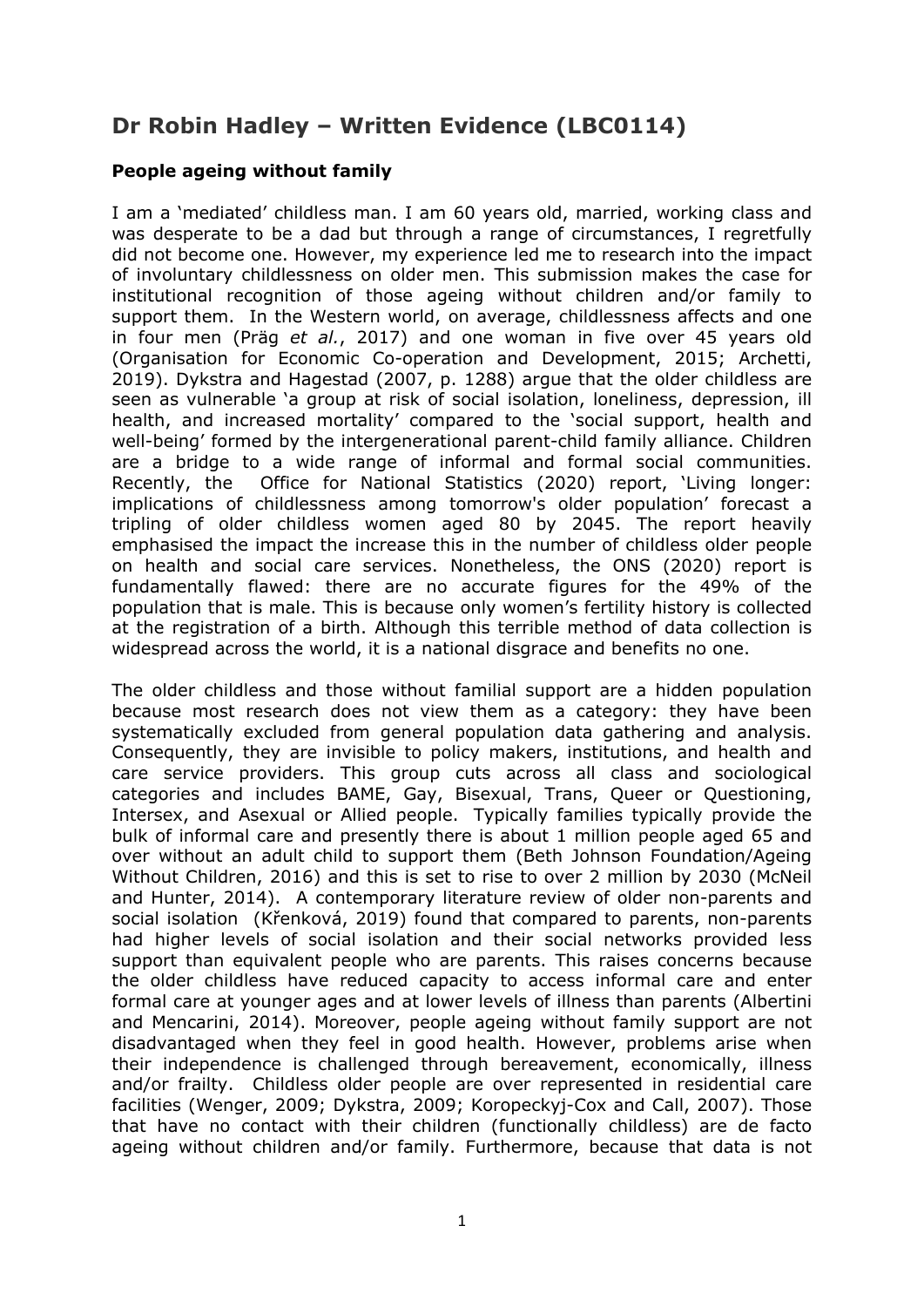routinely collected, the percentage of people ageing without children or family support in residential care is difficult to estimate.

There are many reasons why a person is ageing-without-family: choice, class, child bereavement, economics, education, gender, infertility, family break-up, relationship issues, socio-economic status, sexuality, upbringing and many more (Hadley, 2019; Hadley, 2018c; Hadley, 2018b; Hadley, 2018a). The worry is that if policy makers do not recognise people ageing without family support as a group then data will continue not to be gathered – the very data policy makers use to influence and build policy. In the very near future health and care agencies are going to be challenged to provide services for a significant population of 'known unknowns'.

It is vitality important this group of people is recognised in the next few years because if they are not the long-term implications for both individuals and institutions are dire. Horace Sheffield's (1979) wrote 'If you don't get counted, you don't count.' In the case of people ageing without family support this can be adapted to 'If you don't get counted, you don't count. And if the people who do the counting won't count you – then you truly count for nothing.'

I include this poem because I feel it shows the life-long impact of not being a parent (2018d).

## **No candle**

*No candle to light, no cake to cut, no nappies smelly, no teeth to keep, no hand to squeeze, no stories read, no surprise to feign, no plays to see, no shoes to clean, no sports-day drama, no parties to piece/police, no presents to buy, no amends to make, no scrapes to clean, no kiss-it-betters, no tears to dry, no hearts to mend, no embarrassment to give, no graduation photos snapped, no 'Can you help with this?" No now-empty nest, no grandchild to hold, no legacy to give, no one to call, no one to catch the fall, no wishes heard, no life-lived described, few tears shed, no candle lit.*

Robin Hadley (2018d)

Albertini, M. and Mencarini, L. (2014) 'Childlessness and Support Networks in Later Life: New Pressures on Familistic Welfare States?', *Journal of Family Issues,* 35(3), pp. 331-357. Archetti, C. (2019) 'No life without family: Film representations of involuntary childlessness, silence and exclusion.', *International Journal of Media & Cultural Politics,* 15(2), pp. 175-196. Beth Johnson Foundation/Ageing Without Children (2016) *Our Voices.*, London: Beth Johnson Foundation & Ageing Without Children. Available at: [http://awoc.org/launch-of-our-voices-26th](http://awoc.org/launch-of-our-voices-26th-january/)[january/](http://awoc.org/launch-of-our-voices-26th-january/) (Accessed: 12 Fenruary 2016).

Dykstra, P. A. (2009) 'Childless Old Age.', in Uhlenberg, P. (ed.) *International Handbook of Population Ageing International Handbooksof Population*. Houten: Springer, pp. 671-690. Dykstra, P. A. and Hagestad, G. O. (2007) 'Roads Less Taken: Developing a Nuanced View of Older Adults Without Children.', *Journal of Family Issues,* 28(10), pp. 1275-1310. Hadley, R. A. (2018a) 'Ageing Without Children, gender and social justice', in Westwood, S. (ed.) *Ageing, Diversity and Equality: Social justice perspectives*. Abingdon: Routledge, pp. 66-81. Hadley, R. A. (2018b) "I'm missing out and I think I have something to give": experiences of older involuntarily childless men', *Working with Older People,* 22(2), pp. 83-92. Hadley, R. A. (2018c) 'The lived experience of older involuntary childless men.', *The Annual Journal of the British Sociological Association Study Group on Auto/Biography 2017*, pp. 93-108. Hadley, R. A. (2018d) ''There's something missing in my life': non-fatherhood on 'Fathers Day'.', *Centre for Reproduction Research Blog*. Available at: <http://bit.ly/2MvBpQm> 2019]. Hadley, R. A. (2019) ''It's most of my life – going to the pub or the group': the social networks of involuntarily childless older men.', *Ageing and Society*, pp. 1-26.